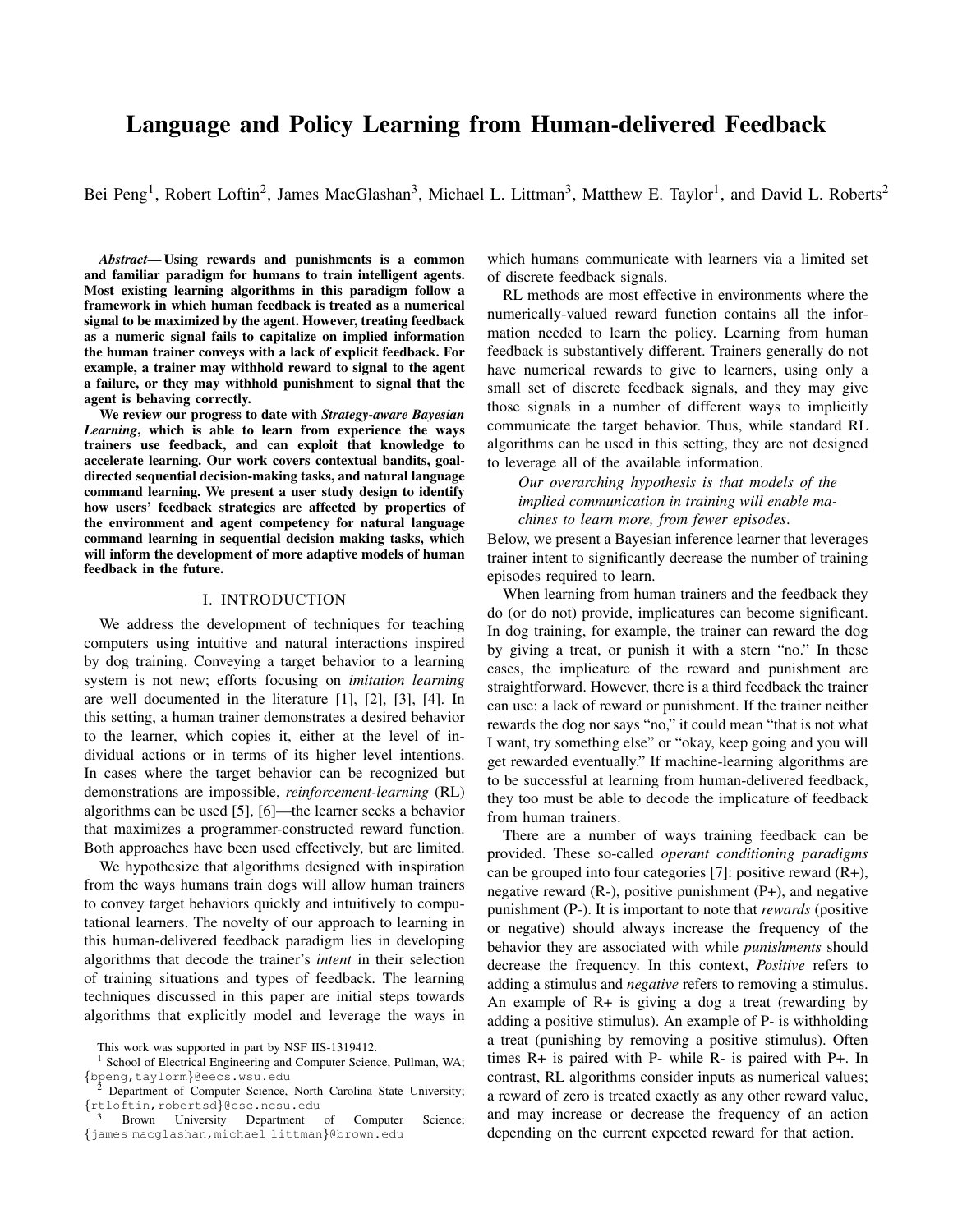In prior work, we found strong evidence that people (possibly with only a tacit understanding of their approach) use these different operant paradigms when training a learning agent [8], [9]. As in that work, this work focuses on one aspect of feedback, that is, the use of implicit feedback. While there are cases where the interpretation of feedback may be more complex, such interpretations may be highly user or context dependent, and we do not consider them here.

In this paper, we will present a model for learning from human-delivered feedback that can be applied in both a bandit domain and sequential decision-making tasks with language learning. We will describe human-subject results for the bandit domain and simulation results for sequential tasks. Then, we will discuss the result of a human-subjects experiment to validate the language-learning setting and determine properties that affect human feedback strategies.

#### II. RELATED WORK

Our work is part of a growing literature on learning from human feedback. Thomaz and Breazeal [10] treat human feedback as a form of guidance for an agent trying an RL problem. There, human feedback did not change the optimal policy for the RL problem, but improved exploration and accelerated learning. Their results show humans give reward in anticipation of good actions, instead of rewarding or punishing the agent's recent actions. Work by Knox et al. [11] examined how users want to provide feedback, finding that: 1) there is little difference in a trainer's feedback whether they think that the agent can learn or that they are critiquing a fixed performance; and 2) humans can reduce the amount of feedback they give over time, and having the learner make mistakes can encourage more feedback.

COBOT [12] was an online chat agent with the ability to learn from human agents using RL techniques. It learned how to promote and make useful discussion in a chat room, combining explicit and implicit feedback from multiple human users. The TAMER algorithm [13] has been shown to be effective for learning from human feedback in a number of task domains common in RL research. This algorithm is modeled after standard RL methods that learn a value function from human-delivered numerical rewards.

Of existing work, [14] is perhaps the most similar to ours. In that work and in ours, trainer feedback was interpreted as a discrete communication that depended probabilistically on the trainer's target policy, rather than on some numeric reward. Both our work and theirs use a model of the feedback distribution to estimate the trainer's policy.

In addition to the work on learning from feedback, there is a growing body of work on how humans can teach agents by providing demonstrations of a sequential decision task [15], or by selecting a sequence of data in a classification task [16].

## *A. Contextual Bandit with Human Feedback*

In previous work [8], [9], we demonstrated that algorithms that account for the different strategies employed by users to train virtual agents can outperform algorithms that ignored trainer strategy. We have developed two algorithms, SABL and I-SABL, which are able to infer the behavior desired by the trainer based on the feedback given, using a probabilistic model of how trainers provide feedback.

Our probabilistic model assumes that the trainer first determines if the action taken was consistent with their target policy  $\lambda^*$  (a mapping from observations to actions), with some probability of error  $\varepsilon$ . The trainer then decides whether to give explicit feedback or simply do nothing. If the trainer interprets the action as correct, then she will give an explicit reward with probability  $1 - \mu^+$ , and if she interprets the action as incorrect, will give explicit punishment with probability  $1 - \mu^{-}$ . So, if the learner takes a correct action, it will receive explicit reward with probability  $(1 - \varepsilon)(1 - \mu^+),$ explicit punishment with probability  $\varepsilon(1-\mu^-)$ , and no feedback with probability  $(1 - \varepsilon)\mu^+ + \varepsilon\mu^-$ .

The parameters  $\mu^+$  and  $\mu^-$  encode the trainer's strategy, which we assume to be the same for all states, and constant throughout a learning session (though we consider the possibility that the latter assumption is not always true). The values of these parameters can be specified as part of the algorithm, or can be learned online for a given trainer. Using the  $R+$  and  $P+$  notation from behaviorism literature, we see that  $\mu^+$  = 0.1,  $\mu^-$  = 0.1 correspond to an R+/P+ strategy where nearly every action receives explicit feedback, while  $\mu^+$  = 0.1,  $\mu^-$  = 0.9 correspond to an R+/P- strategy. What is important to note about this model is that, depending on the strategy used, the lack of feedback may be more probable for correct actions than incorrect actions, or *vice versa*. Therefore, the correct inference to make from a lack of feedback depends on the training strategy being used.

Using this model of feedback, SABL computes the maximum likelihood estimate of the trainer's target policy  $\lambda^*$ given the feedback that the user has provided. SABL requires prior knowledge of the trainer's strategy. If, however, the agent knows the correct action for some observations, it can infer the strategy by looking at the history of feedback for those observations. We can treat the unknown  $\mu$  values representing the strategy as hidden parameters, and marginalize over possible strategies to compute the likelihood of a policy λ. Inferring-SABL, or I-SABL, finds a maximum likelihood estimate of the target policy, given the training data, that is

$$
\underset{\lambda}{\operatorname{argmax}} \sum_{s \in S} p(h_{1...t}|s, \lambda^* = \lambda) p(s|\lambda^* = \lambda),
$$

where *S* is the set of possible training strategies.

## *B. Goal-directed Sequential Learning*

In the contextual bandit setting, SABL and I-SABL directly learned the policy to follow for each state from human feedback. In a large sequential domain, however, we believe trainers are often more interested in communicating environment-independent task goals for the agent to complete. For example, a dog trainer may teach a dog a newspaper retrieval task in which the goal is for the dog to get the newspaper and take it back to the trainer. Once a such a goal is learned, the dog will be able to carry it out regardless of where the trainer is in a home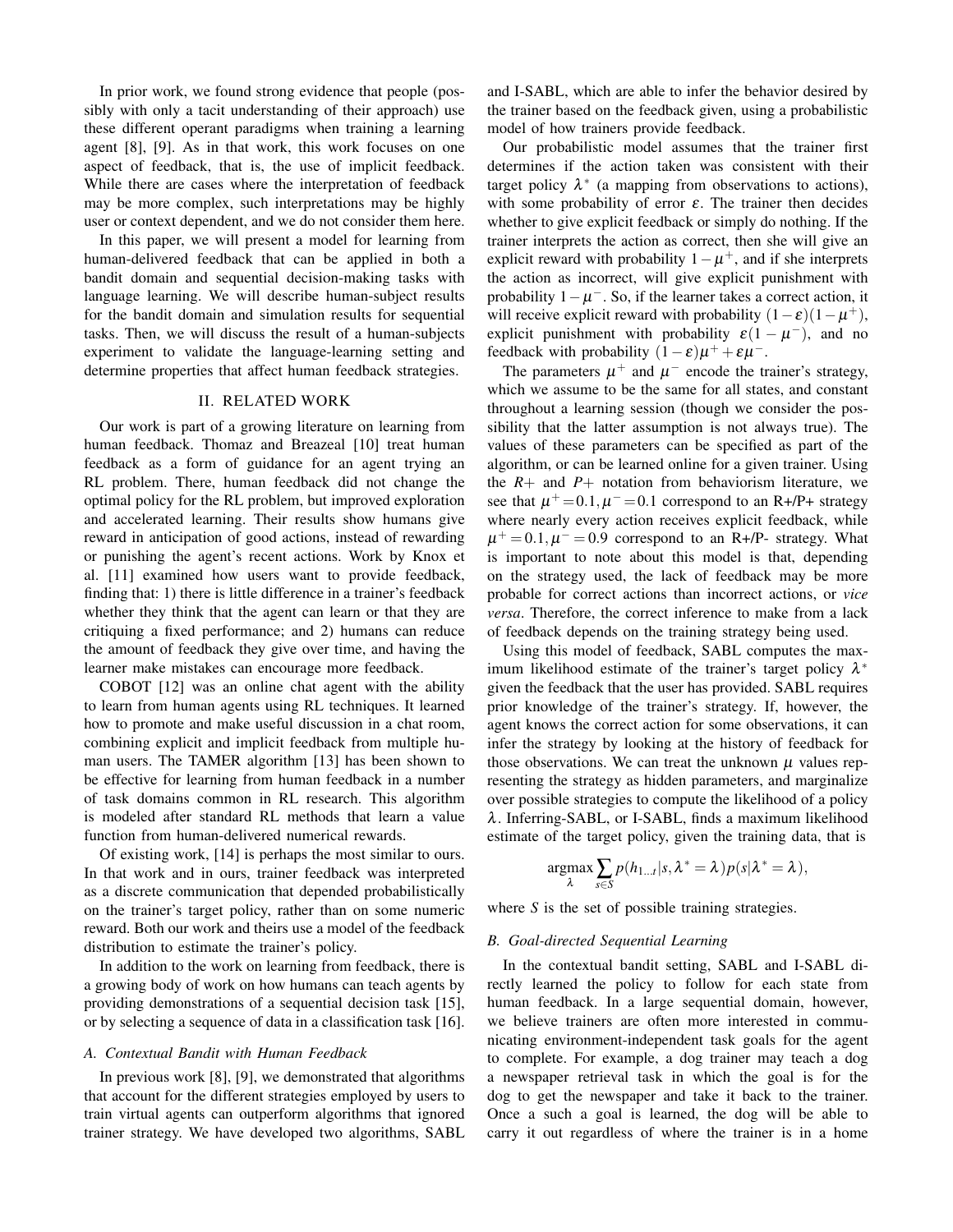environment. Note that this paradigm is analogous to *inverse reinforcement learning* [17] where the goal is to derive a policy from demonstrations indirectly by learning a reward function that reproduces the observed demonstrations. In both cases, learning a goal rather than a policy allows the agent to act correctly even in states where no feedback (implicit or explicit) has been given. The agent can simply take the action that is optimal for the known goal.

In previous work [8] we adapted SABL and I-SABL to this goal-directed setting by assuming that goals are represented by MDP reward functions and that the agent has access to an MDP planning algorithm that computes the optimal policy  $\pi^g$  for any goal-based reward function  $g \in G$ . Then, SABL's typical formulation of a "correct action" is redefined to be an action that is consistent with the optimal policy of the true goal being trained:  $a \in \pi^{g^*}(s)$ , where *a* is the action taken by the agent and  $\pi^{g^*}(s)$  is the set of optimal actions in MDP state *s* for the actual goal  $g^* \in G$ . An "incorrect action" is an action that is inconsistent with the optimal policy of the true goal being trained:  $a \notin \pi^{g^*}(s)$ .

#### *C. Language Learning with Reward and Punishment*

Our goal is to enable people to naturally and effectively train an artificial agent to carry out a variety of different tasks with reward and punishment. One way to accomplish this goal would be for a person to manually specify each new task they are training and when they wanted an agent to perform a previously trained task, provide an interface that allowed them to select from the previously trained tasks. However, a more natural interface would be to connect the task learning with a natural language model. In this setting, a trainer could give a novel command and reward and punish the agent until the agent successfully completed the task. As the trainer taught additional tasks, the agent would become better at interpreting the language, thereby enabling the agent to successfully interpret and carry out novel commands without any reward and punishment. For example, an agent might learn the interpretation of "red" and "chair" from the command "move the red chair," and the interpretation of "blue" and "bag" from the command "bring me the blue bag," thereby allowing correct interpretation of the novel command "bring me the red bag." To enable language learning from agents trained with reward and punishment, we developed a probabilistic model [18] that connected the IBM Model 2 (IBM2) language model [19] with a factored generative model of tasks, and goal-directed SABL for learning from human feedback.

Using this probabilistic model, an iterative training regime proceeds as follows. First, the trainer gives an English command. From this command, a distribution over the possible tasks for the current state of the environment is inferred using Bayesian inference. This task distribution is used as a prior for the goals in goal-directed SABL. The agent is then trained with SABL for a series of time steps. After completing training, a new posterior distribution over tasks is induced and used to update the IBM2 model via weakly-supervised learning. The process repeats with a new command.

We previously tested this model using one of the authors as a trainer in a simplified home environment MDP [18]. Specifically, the environment was a series of colored rooms connected by doors with different kinds of colored objects (such as chairs and bags). The agent was trained on seven commands including "take the blue chair to the yellow room" and "take the purple bag to the blue room." As training proceeded, the agent became better at correctly interpreting commands and required less feedback to disambiguate the intended meaning. After training, the agent was able to correctly interpret novel commands that described different combinations of objects, object colors, and room colors. For example, the agent correctly interpreted the command "take the purple chair to the green room" despite never being trained with commands involving a purple chair or taking an object to a green room.

# III. TOWARD SEQUENTIAL AND LANGUAGE LEARNING WITH HUMAN FEEDBACK

The previous section summarized our previous work, the most relevant results being:

- An agent can learn from human feedback in a contextual bandit setting.
- Three different sets of human populations successfully trained in the contextual bandit setting (college students, dog trainers, and Turkers).
- Human feedback can be treated as categorical, rather than numerical, in nature.
- One of the authors successfully provided human feedback to learn 1) a reward function and 2) a language model to act in a sequential task.

This section presents our current research directions and experimental setup.

## *A. Motivation*

Our goal is to show that non-expert humans (i.e., workers on Amazon's Mechanical Turk, also known as "Turkers") can provide categorical feedback to an agent so that it can learn a policy appropriate for a given command. In these experiments, we fix the commands, limiting the human to providing rewards and punishment feedback. Future work will allow users to provide feedback and select their own wording to command goals.

In addition to the question "Can Turkers successfully train an agent?" we will also investigate three additional questions. First, we would like to better understand how users want to train agents in sequential domains. Are users more likely to use R−/P+? Does this change over time (e.g., will the user tire of providing rewards and be more likely to use R−/P−)? Will the user change their strategy if the agent is more (or less) successful initially?

Second, we are interested in how the properties of the sequential domain affect the user's strategy. The two dimensions we consider are *step size* and *step interval*, where each dimension has two settings. The agent could take large or small steps, and it could take fast or slow steps. An agent taking large steps at a fast interval would be able to finish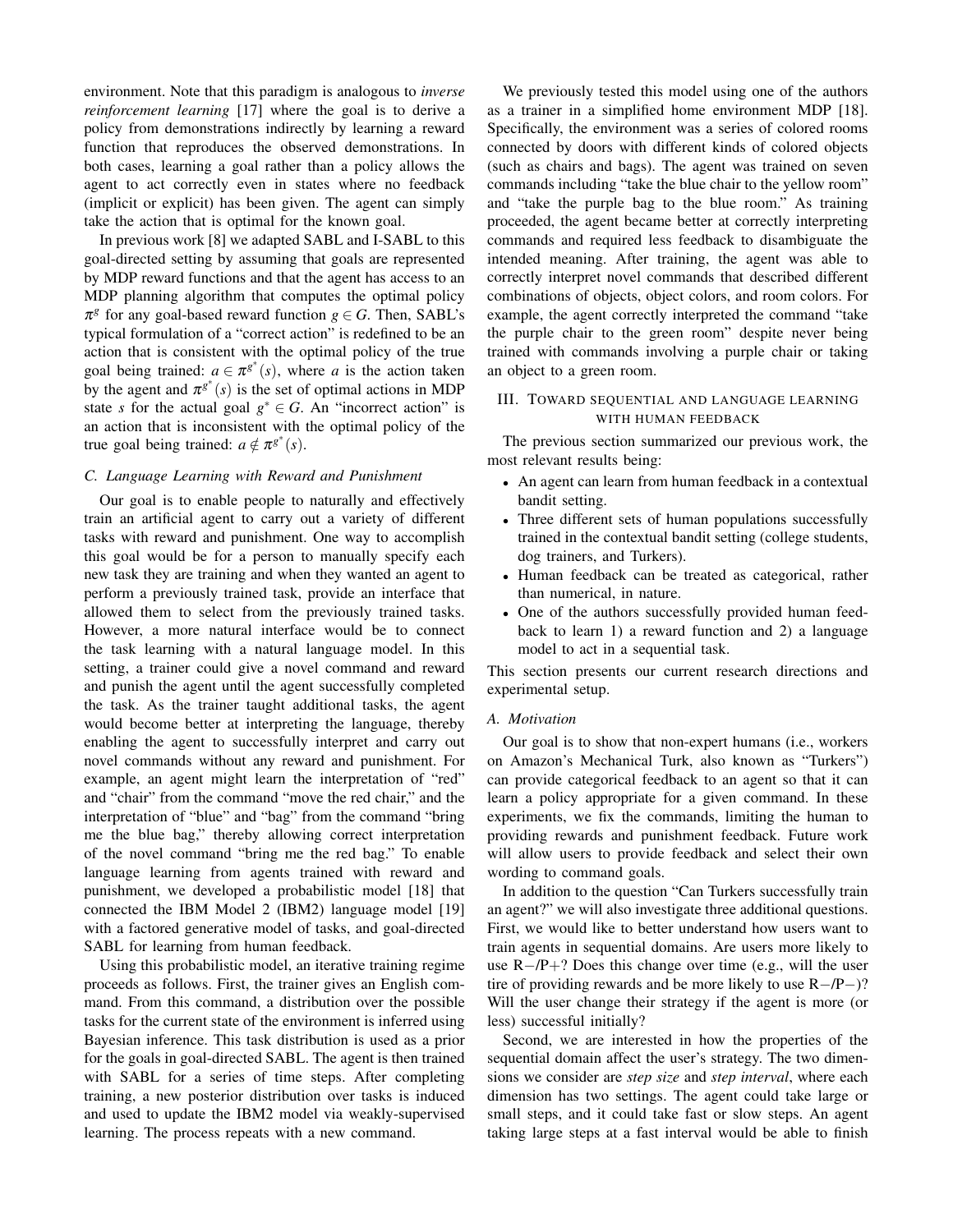

Fig. 1. The GUI used to train the agent with given commands.

the task the fastest (in wall clock time). An agent taking small steps at a fast interval could finish the task in the same amount of time as an agent taking large steps at a slow interval. The fourth combination, an agent taking small steps at a slow interval, would take the longest amount of wall clock time. Our hypotheses are that users will 1) provide more feedback per action when the agent is slower and 2) be more likely to punish when the agent is slower.

Third, there may be a difference between when people are "actively" training the agent and "passively" testing its performance. Our hypothesis is that the amount of human feedback will decrease over time [20], and that there will be an even larger decrease in the amount of feedback once the user believes the agent has learned the task. We will test this by seeing how the amount of feedback changes over time, the number of times the agent has performed the task, and the correctness of the agent's policy. Depending on these results, we may need to implement an explicit testing phase into the experiment where the user observes the agent acting without being able to provide feedback. If the user accepts the agent's behavior, she can continue to the next task. If not, the user can return to the training phase and provide additional feedback to the agent.

#### *B. Experimental Setup*

To study how humans want to train the agent in sequential domains, we have developed a user study in which participants train a virtual agent to accomplish pre-specified commands by giving reward and/or punishment. Our domain is a simplified simulated home environment. The domain and user study GUI are shown in Figure 1. The domain consists of four object classes: agent, room, block, and door. The visual representation of the agent is a virtual dog. It can deterministically move one unit north, south, east, or west and move blocks by moving into them. The blocks can be chairs or bags; rooms and blocks can be red, yellow, green, blue, and purple. Doors (shown in white) connect two rooms so that the agent can move from one room to another one. The possible commands given to the agent include moving to a specified colored room (e.g., "move to the blue room") and taking a block with specified shape and color to a colored room (e.g., "move the blue chair to the purple room").

In our user study, users need to pass a color blind test before starting the experiment since the training task requires



purple room" room"

Fig. 2. The three training environments and their corresponding commands.

the ability to identify different colored objects. After passing the color blind test, users fill out a background survey indicating their age, gender, education, history with dog ownership, dog training experiences, and with which dog training techniques they are familiar. Once completing this initial survey, users are taken through a tutorial that explains how to interactively reward and punish the virtual dog based on its behavior. The user is told that punishment can be treated as a signal that the dog should consider a different task than the one it was executing. After the tutorial, but before beginning a series of training sessions, users are tested in the same environment as the tutorial to verify that they understood the interface.

Following the tutorial and verification test, users are requested to train the dog in a series of three environments shown in Figure 2. Each environment has a different level of complexity and are presented to users in a random order. The step size and step interval of the dog for all three environments is randomly selected from one of the four conditions discussed previously (small-slow, small-fast, large-slow, and large-fast).

Following training in the three environments, the users are asked to repeat training with a new dog in the same three environments. However, in this second sequence users are assigned to a different random step size and step interval condition. Upon finishing the second sequence of tasks, users are asked to describe the strategy used when training the agent. Finally, users are asked to provide any additional comments about the experiment that they have.

#### IV. RESULT ANALYSIS

The user study was published on Amazon Mechanical Turk as a set of Human Intelligence Tasks. We consider data from the 30 unique workers who passed successfully trained the task after the tutorial, verifying that they understood the interface. Each participant trained a dog in two sequences of the three environments. The two sequences were assigned the same three environments in random order, with two different training conditions. Each training condition was randomly picked from one of the four conditions (small-slow, smallfast, large-slow, and large-fast) with different combinations of step size and step interval of the agent. There were the same number of tasks for each of the four training conditions.

# *A. Can Turkers successfully train an agent?*

The results show that the agent could learn the policy appropriate for the given command in 90% of the tasks. All 30 non-expert workers could successfully train the agent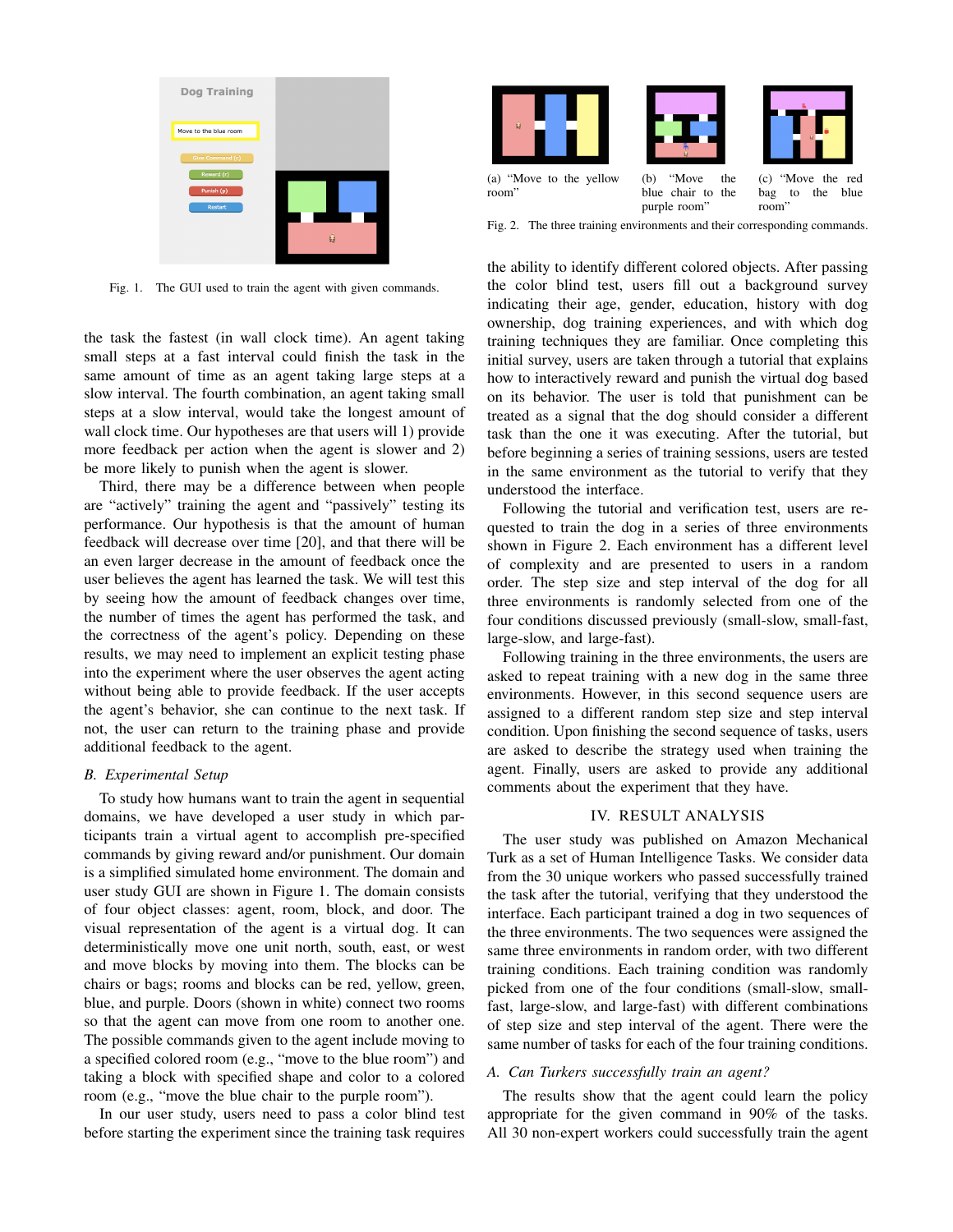## TABLE I

#### TRAINING ACCURACY FOR EACH GIVEN COMMAND

|  | Command Given                          | Accuracy |
|--|----------------------------------------|----------|
|  | Move to the yellow room                | 98.3%    |
|  | Move the blue chair to the purple room | 81.7%    |
|  | Move the red bag to the blue room      | 91.7%    |

TABLE II

TRAINING ACCURACY FOR EACH TRAINING CONDITION

| #             | <b>Training Condition</b> | Accuracy |
|---------------|---------------------------|----------|
|               | small-fast                | 77.8%    |
| 2             | large-fast                | 91.1%    |
| $\mathcal{R}$ | small-slow                | 91.1%    |
|               | large-slow                | 93.3%    |

to accomplish more than half of the tasks. 66.7% of users were able to teach the agent to successfully execute all 6 commands. The percentage of participants who could train the dog to learn more than 5 commands was 80%.

Table I shows the performance of Turkers in training the agent to execute different commands. As we expected, command 1 achieved the highest accuracy since it was easiest, as there are no objects in the environment — the agent only needed to learn the words corresponding to room colors. The second task actually turned out to be harder than the third one, even though there was only one block (a blue chair) to move in the second environment but two blocks (a red bag and a red chair) in task 3. A one-way ANOVA test shows that the accuracy differences between these three commands were statistically significant ( $p < 0.01$ ), demonstrating that the task complexity did affect the performance of participants in training the agent.

Table II shows the effects of training conditions on the user performance. A one-way ANOVA test shows that the training accuracy was not significantly different ( $p = 0.08$ ) between the four different training conditions. However, what is interesting to note is that the small-fast setting was the hardest for the user while other three training conditions were very similar in performance. Based on our observation that users tended to give more explicit feedback per action in this setting, we suggest that this difference reflects difficulty on the part of the agent in responding to explicit feedback (especially negative feedback) quickly while taking small steps with a fast interval. More frequent successive feedback could confuse the agent while it was planning, making it harder for the agent to learn the policy. For instance, if two successive punishments were given to the agent's current action, the agent would plan a different action based on the first punishment, but receive the second punishment before executing it, which might prevent it from taking the new action and continue executing the current action.

## *B. Training Strategies*

To better understand how users want to train agents in this sequential domain, Table III summarizes the distribution of strategies used for different training commands. To categorize the training strategies, we determined if each executed action of the agent was consistent with one of the optimal

TABLE III

BREAKDOWN OF STRATEGIES USED IN DIFFERENT TASKS

| Command # | $R+/P+$ | $R+/P-$ | $R - /P +$ | $R$ -/P- | Total # |
|-----------|---------|---------|------------|----------|---------|
|           |         |         | າສ         |          | 85      |
|           |         |         |            | 104      | 120     |
|           |         |         |            | 88       | 102     |

TABLE IV

BREAKDOWN OF STRATEGIES USED IN DIFFERENT SETTINGS

| Condition  | $R+/P+$ | $R+/P-$ | $R$ -/ $P+$ | $R-P-$ | Total # |
|------------|---------|---------|-------------|--------|---------|
| small-fast |         |         | 16          | 87     | 112     |
| large-fast |         |         |             | 100    | 104     |
| small-slow |         |         | 16          | 43     | 64      |
| large-slow |         |         |             | 60     | 72      |

policies or not, then we checked if the user gave positive, negative or implicit feedback when the agent was taking the correct or incorrect action (e.g., consistant or inconsistent with an optimal policy). If correct actions received explicit positive feedback more than half of the time, it would be classified as R+. If incorrect actions received explicit negative feedback more than half of the time, it would be classified as P+. Under an R+/P+ strategy, correct actions typically received an explicit reward and incorrect actions typically got explicit punishment. An R-/P- strategy rarely gave explicit feedback of any type. Unlike our previous dog training domain where people were more likely to choose R+/P+ strategies [9], the dominant strategies here were R- /P-. R-/P+ strategies were still common, and occurred much more frequently than R+/P- or R+/P+ strategies. This is not surprising since the dog often behaved correctly without receiving any explicit feedback in this sequential domain. The agent's frequent correct behaviors motivated the user to ignore good behaviors. In contrast, if the agent acted incorrectly, users were more likely to provide punishments to correct the incorrect behavior. Another observation is that more users used R-/P+ strategies in command 1 compared to other two commands. We believe that this is due to the very low frequency of incorrect behaviors in the easier task, which biased the users towards providing more negative feedback to incorrect actions. Fisher's exact test shows that the number of times each of the four strategies was used was significantly different ( $p \ll 0.01$ ) between different training commands. The training times for each command also show the level of complexity of each task (command 1 was easiest while command 2 was hardest).

We also explore whether the properties of the domain affect users' choice of training strategies. The breakdown of strategies used in different training conditions are shown in Table IV. Fisher's exact test shows that the difference in the frequency of the four strategies used in the different training conditions was statistically significant ( $p \ll 0.01$ ). We hypothesize that users were more likely to select R- /P+ strategies so as to provide more punishment in the slow interval case, as the user might lose patience if the agent was not able to respond to feedback quickly enough. However, it is interesting that punishments were used about as frequently in the slow case as in the small-fast case. We also notice